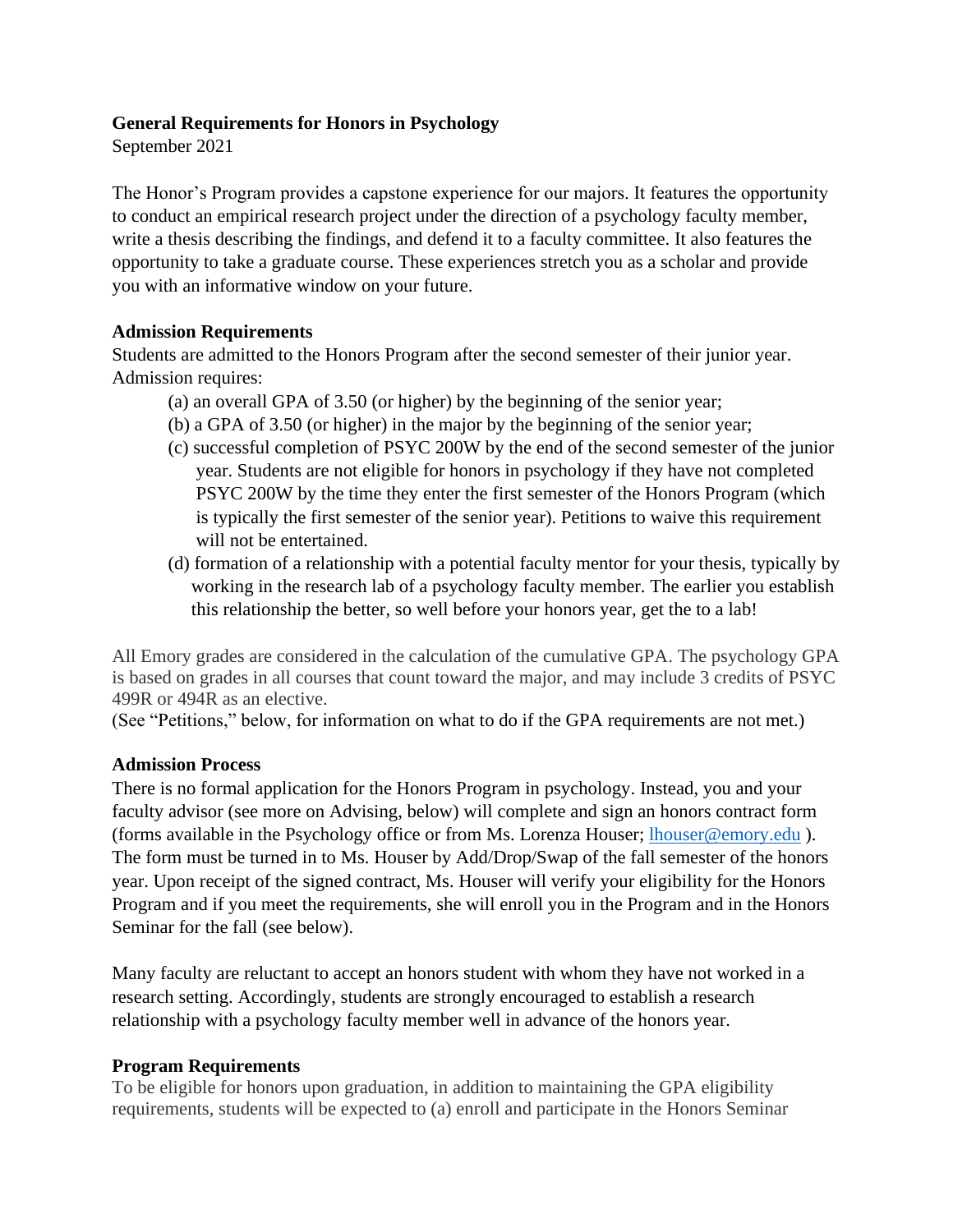(PSYC 495A-1; 3 credits) in the first semester of their honors year, (b) enroll in a 3-credit graduate seminar or course (numbered 500 or higher) during their honors year, (c) complete a research project and describe it in a written thesis, and (d) successfully defend the thesis to a committee.

*Honors Seminar*. The Honors Seminar is offered only in the fall. Students undertaking honors in the fall and spring semesters of their senior year will enroll in the Honors Seminar in the fall of their senior year. Students who plan to graduate in December of their senior year will enroll in the Honors Seminar in the fall of their junior year. The Honors Seminar is a required element of the Honors Program, so please plan accordingly. Also, please note that enrollment in the Honors Seminar (PSYC 495A-1) is by permission only. Once you have completed and turned in your honors contract, you will be enrolled in the seminar by psychology department staff.

*Graduate Seminar or Course*. To fulfill the College requirement, students are required to take (and pass!) a graduate seminar or course. The course must have a designation of 500-level or higher. The course must be at least 3 credits. In addition:

(a) Grade base. If the course is offered for a letter grade, then students must take the course for a letter grade. Taking the course S/U will not satisfy the College requirement. If the course/seminar is taken for a letter grade, then it can count as one of your electives for the psychology major. On the other hand, if the course/seminar is offered only on an S/U basis (i.e., a letter grade is not an option), then taking it S/U will satisfy the College requirement. However, it will not count as one of your electives for the major.

(b) Disciplinary home of course/seminar. We strongly encourage students to take a psychology graduate course (PSYC 500+). However, if you are unable to find a PSYC 500+ course in which to enroll (most require instructor approval and have a limited number of seats), you may seek approval to enroll in a class outside the psychology department. The class must be in the College and you will need advanced approval of the honors director in order for the course to count toward the Honors Program requirement. (Approval will not be granted retrospectively.) You may seek approval for a course outside the College only if it is a statistics course (the most likely source would be the Rollins School of Public Health). A graduate course outside of Emory will not count toward the Honors Program requirement.

#### **Levels of Honors**

Upon successful completion of the written thesis and oral defense of it, the student's committee will make a recommendation for the degree of honors (honors, high honors, highest honors). Fourrageres indicating the degree of honors are presented to successful candidates by the College and are worn at commencement.

*Honors* (cum laude) represents satisfactory completion of the program, with an overall average of 3.50.

*High Honors* (magna cum laude) represents completion of the program with outstanding performance, including an overall average of 3.50 and a thesis of quality sufficient for oral presentation to scholars in the candidate's field.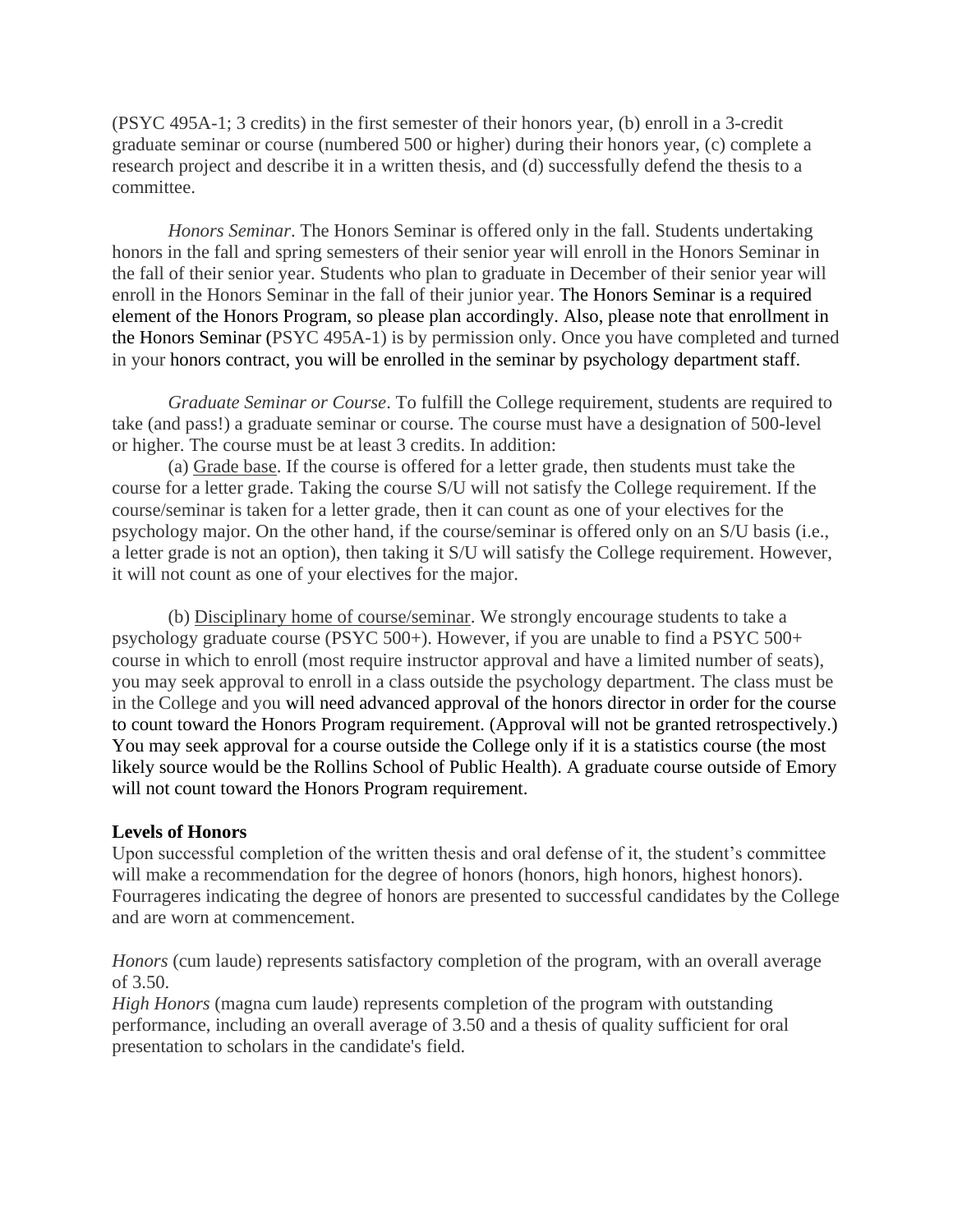*Highest Honors* (summa cum laude) represents completion of the program with exceptional performance, including an overall average of 3.50 and a thesis of a quality suitable for publication.

For additional information, please see: [http://catalog.college.emory.edu/academic/honors](http://catalog.college.emory.edu/academic/honors-program/)[program/](http://catalog.college.emory.edu/academic/honors-program/)

# **Advising & Co-Advising**

Students undertaking the Honors Program in the Department of Psychology are very strongly encouraged to select an honors advisor from among the regular members of the psychology faculty of Emory College of Arts and Sciences (ECAS). (Rough-and-ready operationalization those pictured on the faculty board outside the main Psychology office.) In collaboration with their advisor, they also will select an honors committee that includes their advisor, another member of the regular ECAS psychology faculty, and a faculty member from outside the Department of Psychology.

In some cases, prior to their honors year, students may have been working in a psychology laboratory with an Emory faculty member who is not a regular ECAS psychology faculty member. They may desire to continue that ongoing research relationship for purposes of the honors thesis. (Though as stated above, students are very strongly encouraged to select an honors advisor from among the regular ECAS psychology faculty.) **If the primary advisor for the thesis is not a regular ECAS psychology faculty member, students are required to select a Co-Advisor who is a regular member of the ECAS psychology faculty** and to provide a justification for selection of both members of the advisory team. **The advisory team must be approved by the departmental Honors Committee by July 1st of the honors year.** (*Note*: students whose primary advisor is a regular ECAS psychology faculty member are not required to select a Co-Advisor.)

In the case of a primary advisor who is not a regular ECAS psychology faculty member, **in collaboration with both Co-Advisors, the student will be required to prepare and submit a proposal** outlining the major question(s) to be addressed in the thesis, as well as the proposed method and analytic plan (see below for guidelines on the proposal). **The proposal must be reviewed and fully approved by the Co-Advisors by August 1st of the honors year**. Upon approval, an e-mail outlining the arrangement and approval must be sent to the Director of the department Honors Program. Any subsequent substantive changes to the major question(s) and/or methods must be approved by both Co-Advisors. In addition, both Co-Advisors must approve the written thesis before it is defended and both must approve of the final version submitted to the College.

# Proposal Guidelines:

The proposal should be a 1-2 page document in which you (a) clearly state the hypothesis(es) to be tested, (b) describe the proposed method and analytic plan, (c) describe the advising plan (e.g., how you will work with your Co-Advisors; professional meetings or additional coursework relevant to the honors research, etc.), and (c) outline the timeline for completion of the work.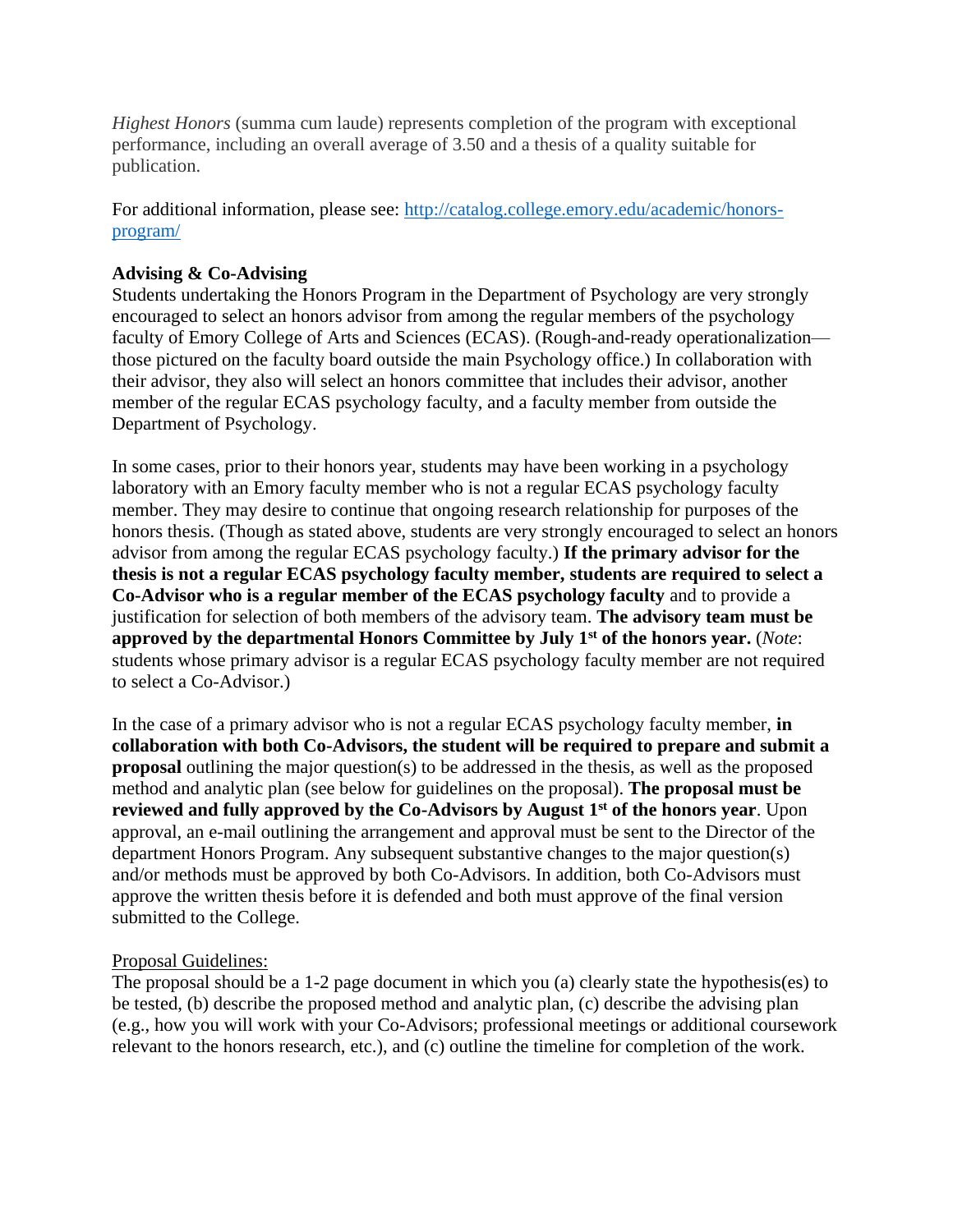#### **Committee Composition**

Your honors committee will have at least three members, two of whom must be regular ECAS psychology faculty members. (For purposes of committee composition, psychology faculty from Oxford College will be considered regular members of the ECAS psychology faculty.) There also must be a committee member who is a member of the Emory faculty from a department or program other than psychology. In addition to these requirements, the composition of the committee will depend on the home department (and institution) of your primary advisor:

(a) If your primary advisor is a regular ECAS psychology faculty member, your 2nd member also will be a regular ECAS psychology faculty member, and your 3rd member will be an Emory faculty member from outside of psychology. You may include additional members, as desired.

(b) If your primary advisor is an Emory faculty member but is not a regular ECAS psychology faculty member, then in addition to your Co-Advisor (who must be a regular ECAS psychology faculty member), you will need to appoint a second regular ECAS psychology faculty member, as well as an Emory faculty member from outside of psychology (for a total committee of 4 faculty).

(c) If you primary advisor is not an Emory faculty member, then in addition to your Co-Advisor (who must be a regular ECAS psychology faculty member), you will need to appoint a second regular ECAS psychology faculty member, as well as an Emory faculty member from outside of psychology (for a total committee of 4 faculty).

In summary, honors committees always will feature two member of the regular ECAS psychology faculty and an Emory faculty member from a department or program other than psychology. The exception will be a psychology faculty member from Oxford College, who for purposes of committee composition, will be considered a regular member of the ECAS psychology faculty. Committee members must have regular faculty status—staff members, postdoctoral fellows, and graduate students are not eligible to serve in this capacity.

#### **GPA Petitions**

To be eligible for the Honors Program, by the beginning of the first semester in the Honors Program (typically the fall of the senior year), students must have an overall GPA of at least 3.50 and have a psychology GPA of at least 3.50. In some cases, students who wish to undertake honors may fall shy of this threshold either in terms of the overall GPA or the major GPA. In such cases, they may choose to submit a petition to waive the GPA requirement. Students who fall shy of BOTH the overall and major GPA requirements are not eligible to petition the GPA requirement.

*Overall GPA*. Petitions of the overall GPA requirement are made to Emory College of Arts and Sciences. Students who wish to petition must have at least a 3.45 cumulative GPA. See Carlee Beard [\(ec.honorsprogram@emory.edu\)](mailto:ec.honorsprogram@emory.edu) for more information on the GPA waiver petition process and requirements. Generally, students whose overall GPA is below 3.50 have until the end of the fall semester of their honors year to bring it to 3.50. If they do not reach this benchmark, they are not eligible for honors.

*Psychology GPA*. Students who wish to petition must have at least a 3.45 GPA in the major. As for the cumulative GPA requirement, they have until the end of the fall semester of their honors